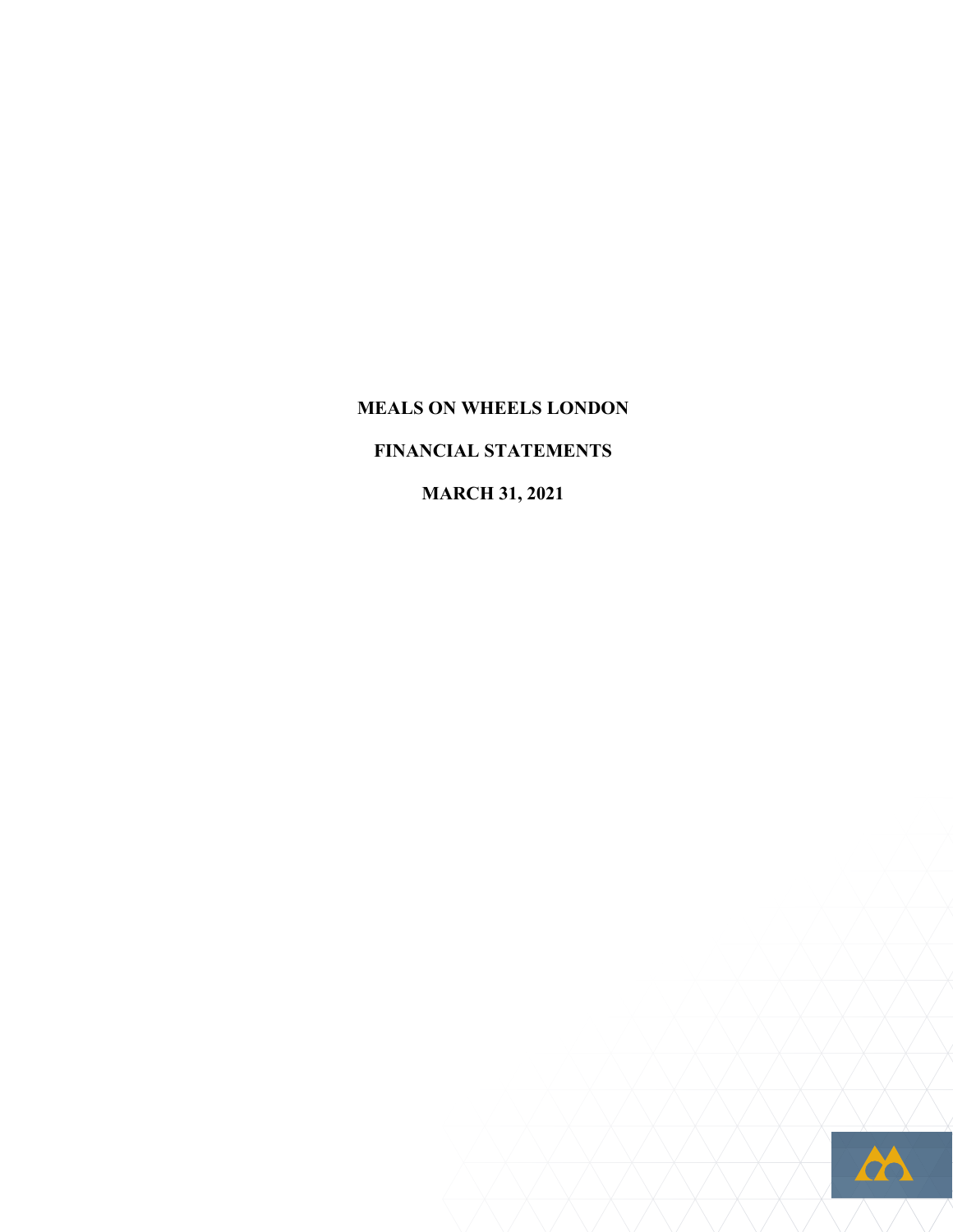## **MEALS ON WHEELS LONDON INDEX TO AUDITED FINANCIAL STATEMENTS MARCH 31, 2021**

|                                                | rage     |
|------------------------------------------------|----------|
| Independent Auditor's Report                   | $1 - 2$  |
| <b>Statement of Financial Position</b>         | 3        |
| Statement of Changes in Accumulated Net Assets | 4        |
| <b>Statement of Operations</b>                 | $5 - 6$  |
| <b>Statement of Cash Flows</b>                 | 7        |
| Notes to the Financial Statements              | $8 - 14$ |
|                                                |          |



**Page**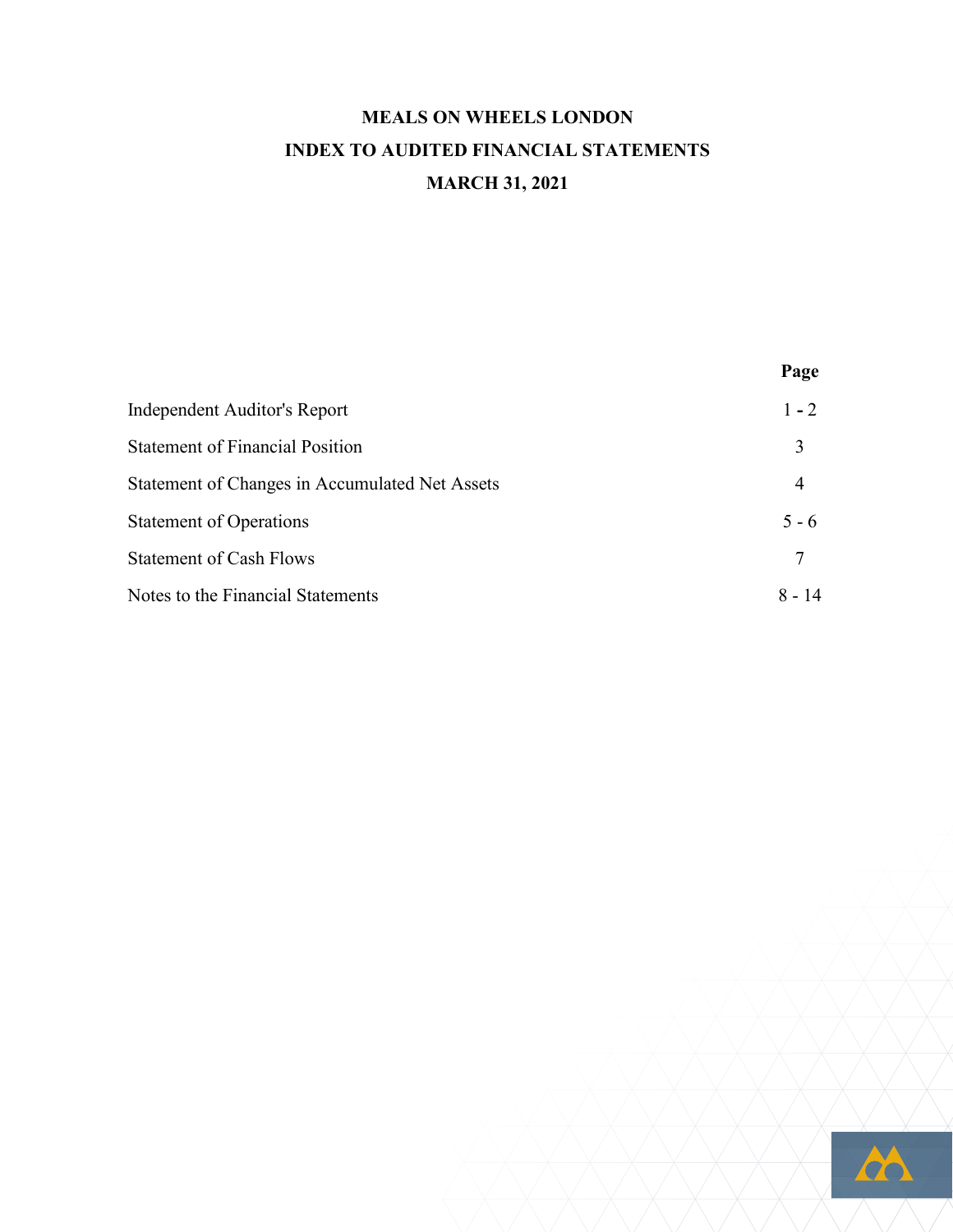**London**: 519.673.3141 785 Wonderland Road S. Suite 220, ON N6K 1M6

**Toronto**: 416.840.8050 20 Bay Street Suite 1100, ON M5J 2N8



Chartered Professional Accountants

#### **INDEPENDENT AUDITOR'S REPORT**

To the Directors of: Meals on Wheels London

#### **Qualified Opinion**

We have audited the accompanying financial statements of Meals on Wheels London, which comprise of the statement of financial position as at March 31, 2021, the statements of operations, changes in accumulated net assets and cash flows for the year then ended, and notes to the financial statements, including a summary of significant accounting policies and other explanatory information.

In our opinion, except for the possible effects of the matter described in the Basis for Qualified Opinion paragraph, the financial statements present fairly, in all material respects, the financial position of Meals on Wheels London as at March 31, 2021, and its financial performance and its cash flows for the year ended March 31, 2021 in accordance with Canadian accounting standards for notfor-profit organizations.

#### **Basis for Qualified Opinion**

In common with many not-for-profit organizations, the organization derives revenue from donations and fundraising activity, the completeness of which is not susceptible to satisfactory audit verification. Accordingly, our verification of donation and fundraising revenues, in the fiscal year ending March 31, 2021 and the fiscal year ending March 30, 2020 was limited to the amounts recorded in the records of the organization. Accordingly, we are unable to determine whether any adjustments for unrecorded amounts might be necessary to revenues, excess of revenues over expenditures and net assets.

We conducted our audit in accordance with Canadian generally accepted auditing standards. Our responsibilities under those standards are further described in the *Auditor's Responsibilities for the Audit of the Financial Statements* section of our report. We are independent of the organization in accordance with the ethical requirements that are relevant to our audit of the financial statements in Canada and we have fulfilled our other ethical responsibilities in accordance with these requirements. We believe that the audit evidence we have obtained is sufficient and appropriate to provide a basis for our opinion.

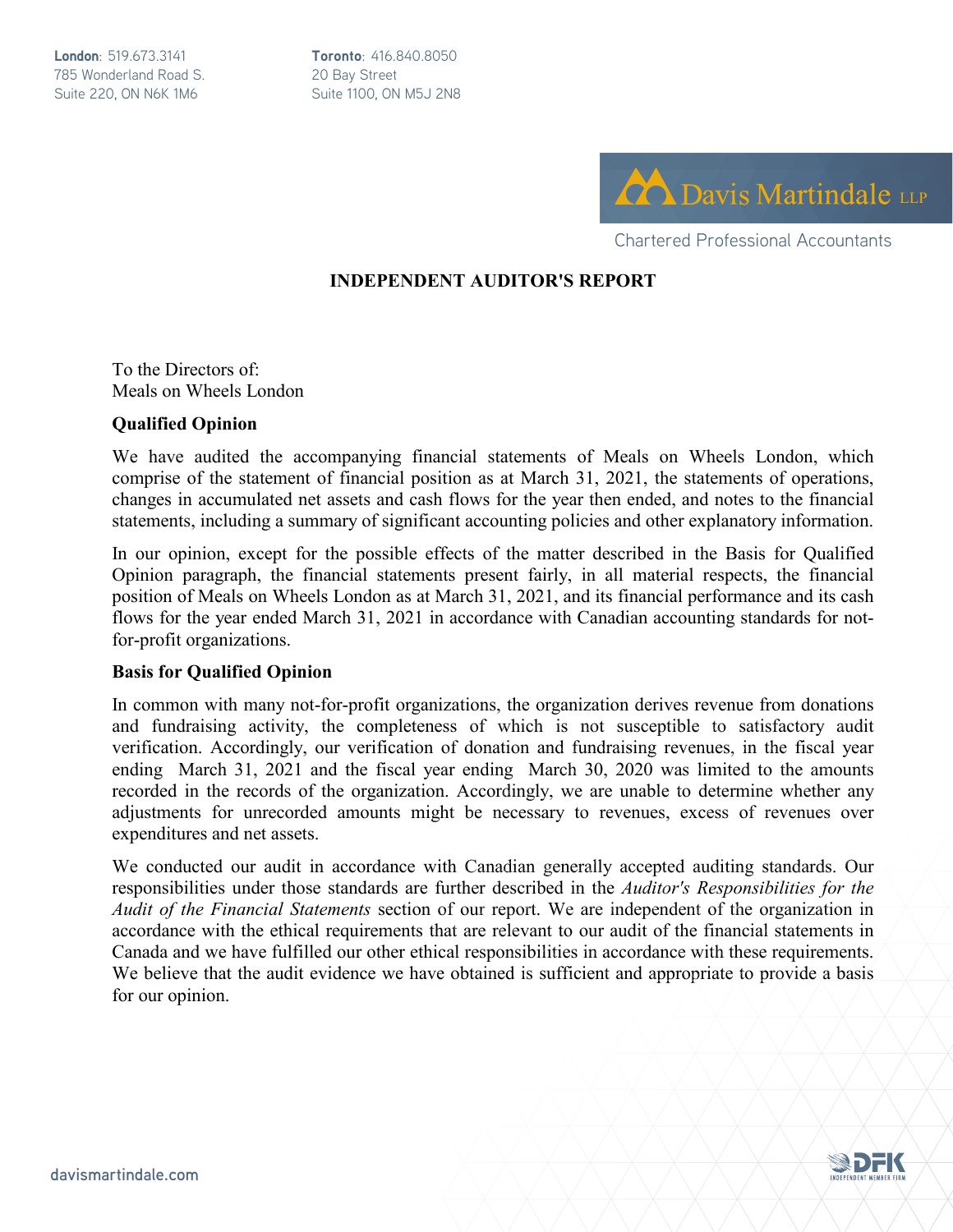#### **Responsibilities of Management and Those Charged with Governance for the Financial Statements**

Management is responsible for the preparation and fair presentation of these financial statements in accordance with Canadian accounting standards for not-for-profit organizations and for such internal control as management determines is necessary to enable the preparation of financial statements that are free from material misstatement, whether due to fraud or error.

In preparing the financial statements, management is responsible for assessing the organization's ability to continue as a going concern, disclosing, as applicable, matters related to going concern and using the going concern basis of accounting unless management either intends to liquidate the organization or to cease operations, or has no realistic alternative but to do so.

Those charged with governance are responsible for overseeing the organization's financial reporting process.

#### **Auditor's Responsibilities for the Audit of the Financial Statements**

Our objectives are to obtain reasonable assurance about whether the financial statements as a whole are free from material misstatement, whether due to fraud or error, and to issue an auditor's report that includes our opinion. Reasonable assurance is a high level of assurance, but is not a guarantee that an audit conducted in accordance with Canadian generally accepted auditing standards will always detect a material misstatement when it exists. Misstatements can arise from fraud or error and are considered material if, individually or in the aggregate, they could reasonably be expected to influence the economic decisions of users taken on the basis of these financial statements.

A further description of the auditor's responsibilities for the audit of the financial statements is located on Davis Martindale LLP's website. This description forms part of our auditor's report. https://www.davismartindale.com/auditors\_report

Davis Martindale LLP

London, Ontario Chartered Professional Accountants June 22, 2021 Licensed Public Accountants

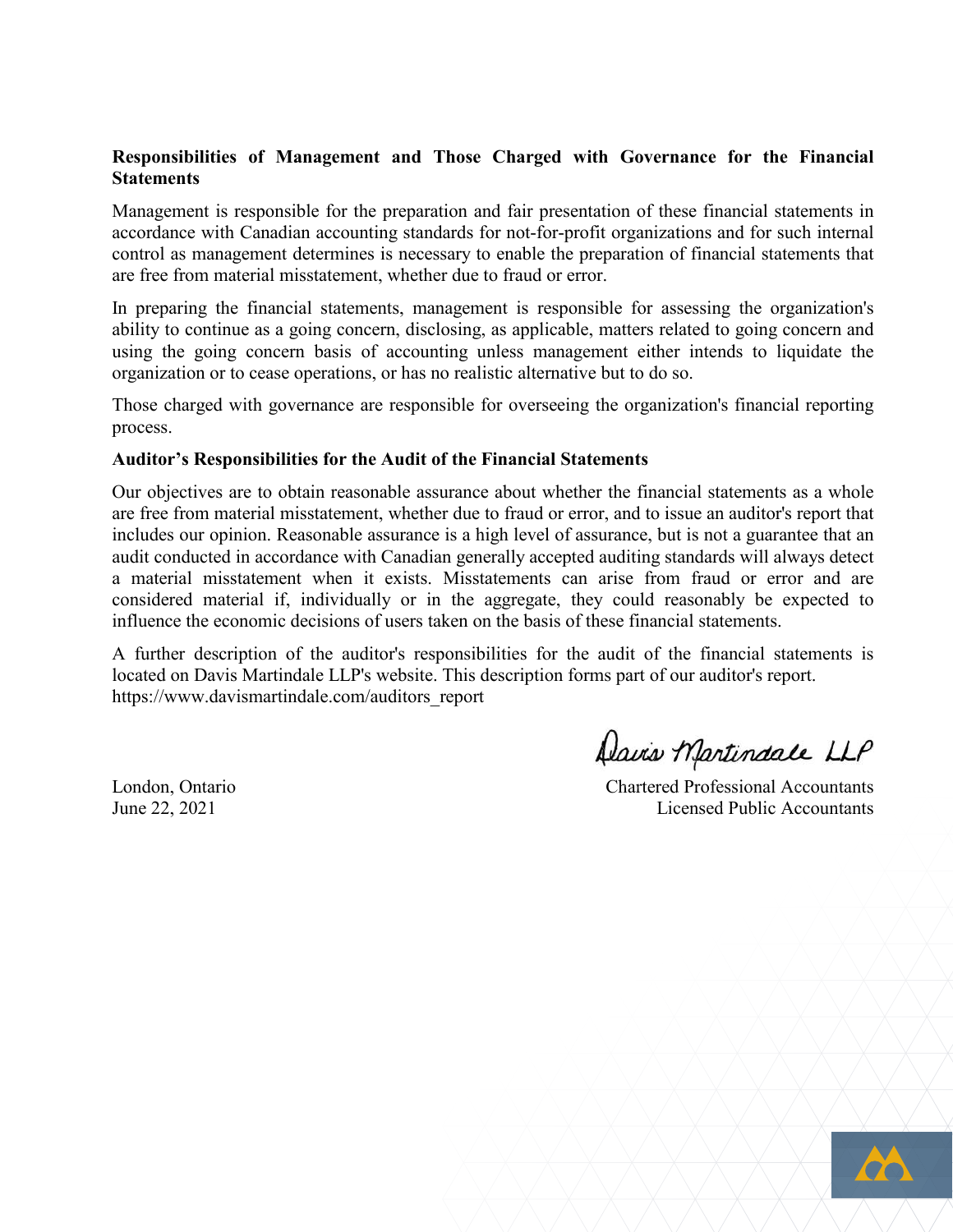### **MEALS ON WHEELS LONDON** STATEMENT OF FINANCIAL POSITION

#### **AS AT MARCH 31, 2021**

#### **ASSETS**

| 2021                                                                                          | 2020                                                                                           |
|-----------------------------------------------------------------------------------------------|------------------------------------------------------------------------------------------------|
| $\mathbb{S}$<br>20,851<br>303,249<br>546,464<br>77,377<br>9,981<br>1,020<br>11,451<br>970,393 | $\mathbb{S}$<br>56,592<br>103,431<br>488,945<br>143,629<br>11,809<br>4,454<br>9,583<br>818,443 |
| 31,666                                                                                        | 3,352                                                                                          |
| \$1,002,059                                                                                   | \$ 821,795                                                                                     |
| <b>LIABILITIES AND NET ASSETS</b>                                                             |                                                                                                |
| 149,302<br>\$<br>3,444<br>12,918<br>52,464<br>218,128                                         | 104,597<br>\$<br>8,093<br>12,918<br>125,608                                                    |
| 31,666                                                                                        | 5,097                                                                                          |
| 249,794                                                                                       | 130,705                                                                                        |
|                                                                                               |                                                                                                |
| 752,265<br>\$1,002,059                                                                        | 691,090<br>\$ 821,795                                                                          |
|                                                                                               |                                                                                                |

# APPROVED ON BEHALF OF THE BOARD:

Director Director

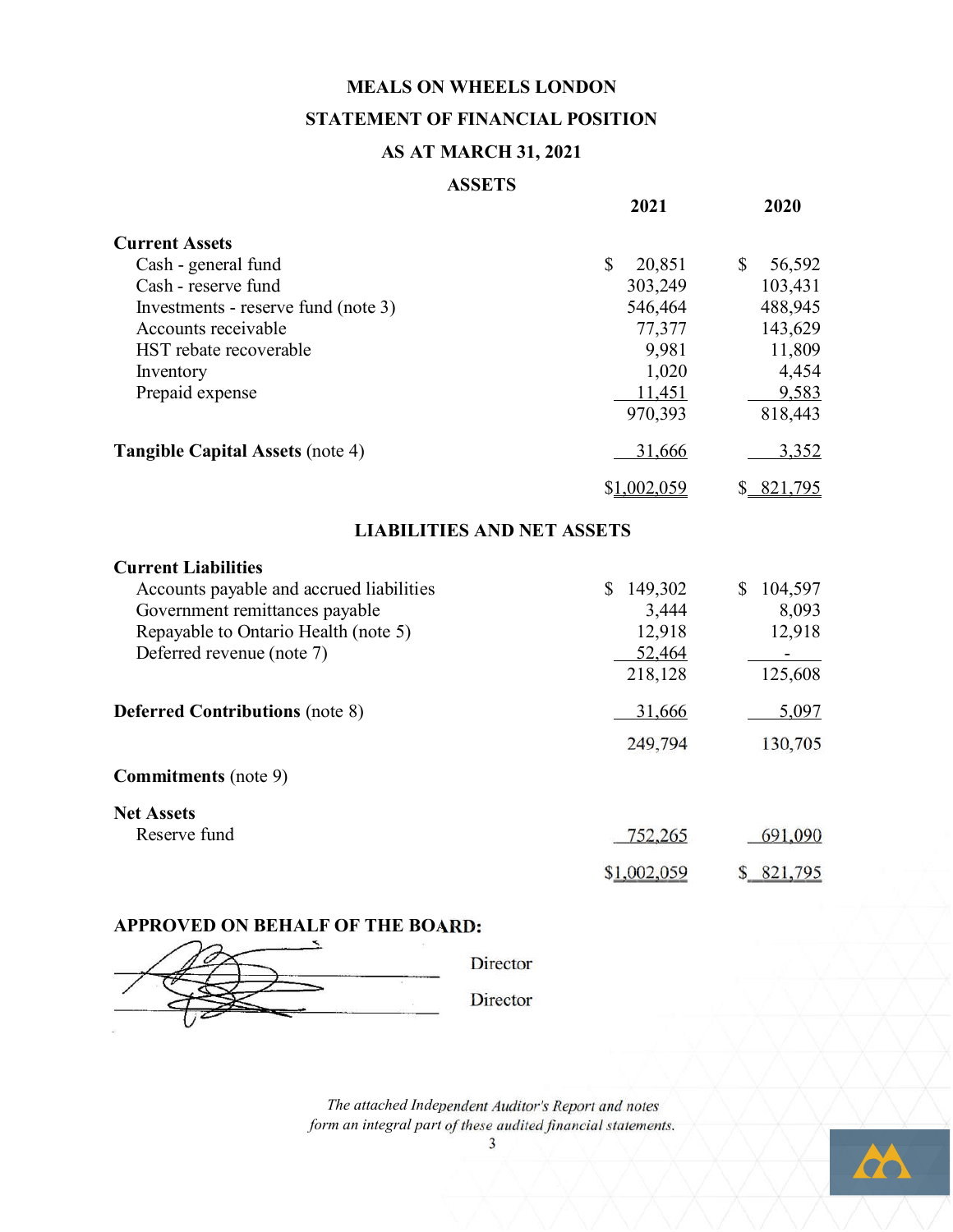### **MEALS ON WHEELS LONDON STATEMENT OF CHANGES IN ACCUMULATED NET ASSETS FOR THE YEAR ENDED MARCH 31, 2021**

|                                               |              | 2021    | 2020 |         |  |
|-----------------------------------------------|--------------|---------|------|---------|--|
| <b>General Fund</b>                           |              |         |      |         |  |
| Balance, Beginning of Year                    | $\mathbb{S}$ |         | \$   |         |  |
| <b>Excess of Revenue over Expenditures</b>    |              |         |      |         |  |
| Balance, End of Year                          |              |         |      |         |  |
| <b>Reserve Fund</b>                           |              |         |      |         |  |
| Balance, Beginning of Year                    | S            | 691,090 | \$   | 700,314 |  |
| Excess (Deficit) of Revenue over Expenditures |              | 61,175  |      | (9,224) |  |
| Balance, End of Year                          |              | 752,265 |      | 691,090 |  |

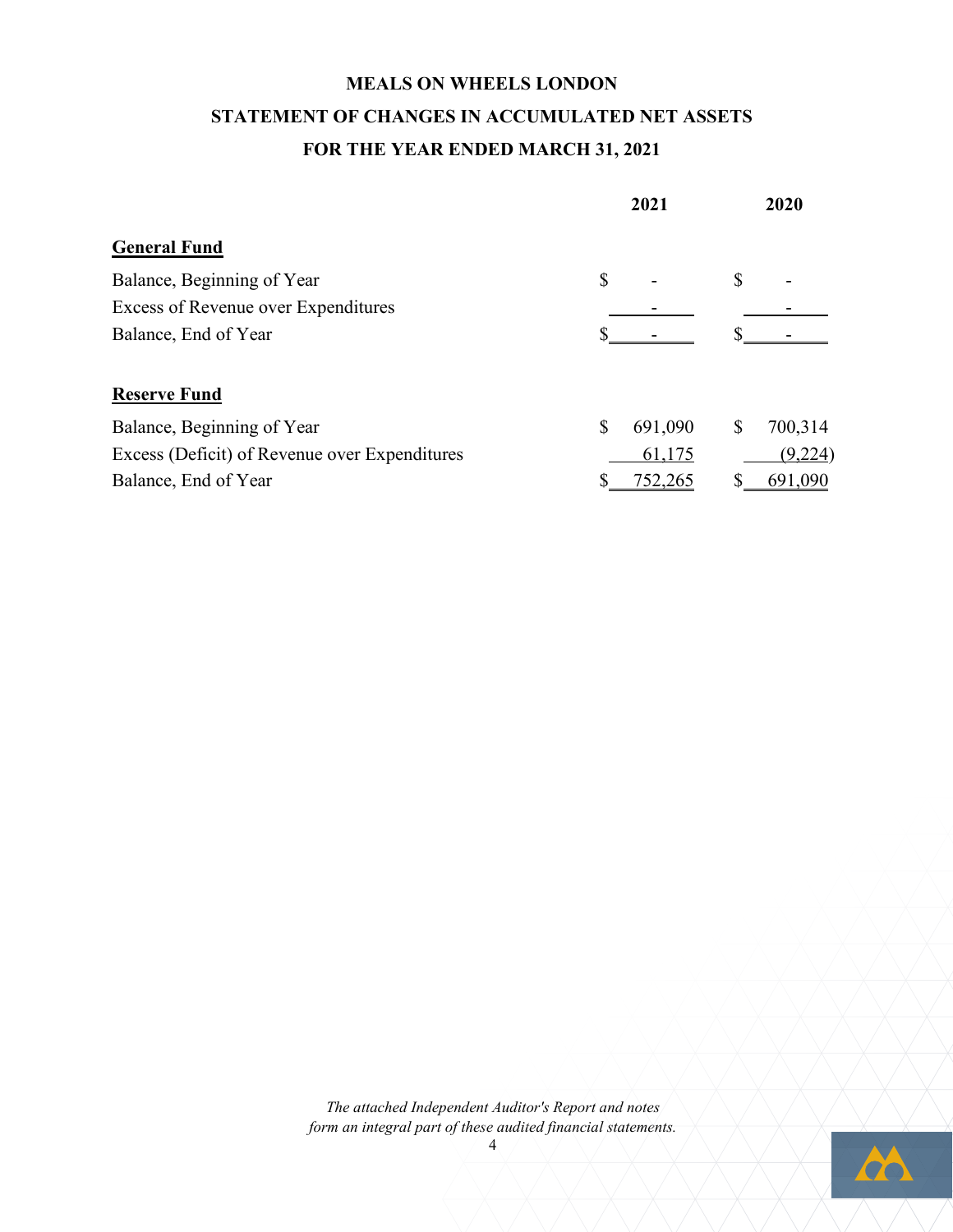### **MEALS ON WHEELS LONDON STATEMENT OF OPERATIONS FOR THE YEAR ENDED MARCH 31, 2021**

|                                                   | General<br>Fund         | <b>Reserve</b><br>Fund   | 2021                    | 2020          |
|---------------------------------------------------|-------------------------|--------------------------|-------------------------|---------------|
| Revenue                                           |                         |                          |                         | (note 12)     |
| <b>Ontario Health Grant</b>                       | $\mathbb{S}$<br>437,528 | \$                       | $\mathbb{S}$<br>437,528 | \$<br>437,528 |
| Meal service - standard                           | 331,972                 |                          | 331,972                 | 386,393       |
| Meal service - frozen                             | 327,432                 |                          | 327,432                 | 263,217       |
| Other grant revenue                               | 105,866                 |                          | 105,866                 | 62,922        |
| Fundraising initiatives                           | 92,392                  |                          | 92,392                  | 106,774       |
| United Way Grant                                  | 83,628                  |                          | 83,628                  | 83,628        |
| Gas reimbursement donations                       | 11,582                  |                          | 11,582                  | 23,226        |
| Transportation service                            | 946                     |                          | 946                     | 78,396        |
| PSW management fee                                |                         | 73,035                   | 73,035                  | 72,575        |
| Interest                                          |                         | 3,224                    | 3,224                   | 3,962         |
|                                                   | 1,391,346               | 76,259                   | 1,467,605               | 1,518,621     |
| <b>Expenditures</b>                               |                         |                          |                         |               |
| Bad debt                                          |                         |                          |                         | 8,287         |
| COVID protective equipment                        | 14,174                  |                          | 14,174                  |               |
| Fundraising and marketing                         | 14,318                  |                          | 14,318                  | 61,870        |
| Insurance                                         | 4,695                   |                          | 4,695                   | 5,104         |
| Meal subsidy programs                             | 94,693                  |                          | 94,693                  | 103,272       |
| Meals (direct costs)                              | 601,848                 |                          | 601,848                 | 574,898       |
| Meals provided to those in crisis                 | 67,985                  |                          | 67,985                  | 2,120         |
| Memberships                                       | 3,444                   |                          | 3,444                   | 3,199         |
| Occupancy costs                                   | 44,646                  | 4,479                    | 49,125                  | 42,874        |
| Office                                            | 33,773                  | 2,899                    | 36,672                  | 43,631        |
| Professional fees                                 | 10,367                  | 7,949                    | 18,316                  | 54,107        |
| Salaries and benefits                             | 454,653                 | 60,126                   | 514,779                 | 502,371       |
| Staff training                                    | 989                     | L,                       | 989                     | 2,527         |
| Technology                                        | 12,802                  | 2,531                    | 15,333                  | 12,109        |
| Travel                                            | 12                      |                          | 12                      | 4,514         |
| Van operations                                    | 8,240                   |                          | 8,240                   | 11,154        |
| Volunteer gas                                     | 21,215                  |                          | 21,215                  | 60,265        |
| Volunteer services                                | 5,237                   |                          | 5,237                   | 9,303         |
|                                                   | 1,393,091               | 77,984                   | 1,471,075               | 1,501,605     |
| <b>Excess of Revenue over Expenditures before</b> |                         |                          |                         |               |
| <b>Other Items</b>                                | \$<br>(1,745)           | $\mathbb{S}$<br>(1, 725) | \$<br>(3,470)           | \$<br>17,016  |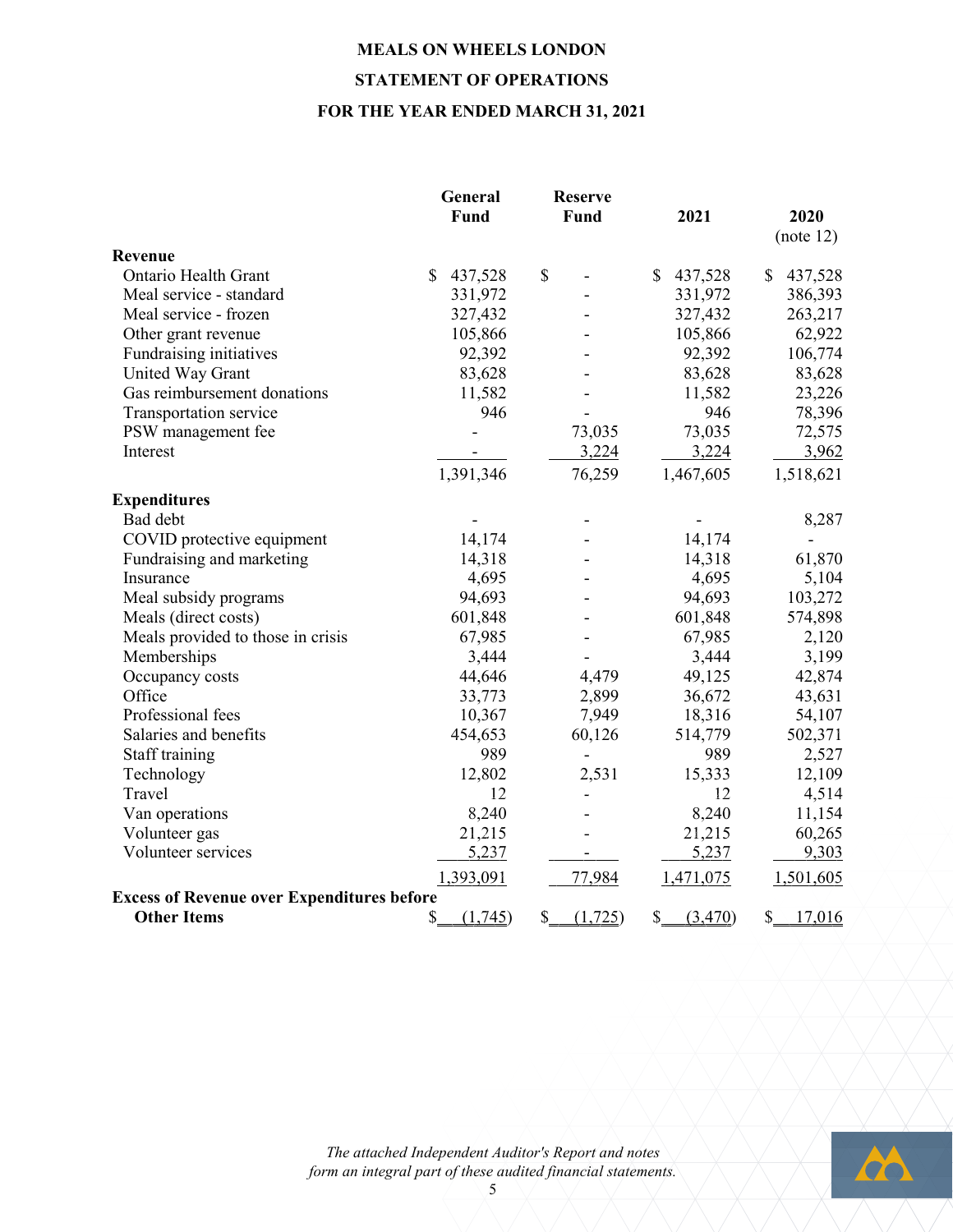### **MEALS ON WHEELS LONDON STATEMENT OF OPERATIONS (CONTINUED) FOR THE YEAR ENDED MARCH 31, 2021**

|                                                                                        | General<br>Fund |              | <b>Reserve</b><br><b>Fund</b> | 2021          | 2020<br>(note 12) |
|----------------------------------------------------------------------------------------|-----------------|--------------|-------------------------------|---------------|-------------------|
| <b>Excess of Revenue over Expenditures before</b><br><b>Other Items</b><br>\$          | (1,745)         | $\mathbb{S}$ | (1,725)                       | \$<br>(3,470) | \$<br>17,016      |
| <b>Other Revenues (Expenditures)</b><br>Amortization of deferred capital contributions | 7,487           |              |                               | 7,487         | 19,818            |
| Amortization of tangible capital assets                                                | (5,742)         |              |                               | (5,742)       | (19, 925)         |
| Gain (loss) on sale of tangible capital assets                                         |                 |              |                               |               | (29)              |
| Unrealized gain (loss) on investments                                                  |                 |              | 49,428                        | 49,428        | (23, 818)         |
| Realized income on investments                                                         |                 |              | 13,472                        | 13,472        | 10,632            |
|                                                                                        | 1,745           |              | 62,900                        | 64,645        | (13, 322)         |
| <b>Excess of Revenue over Expenditures before</b>                                      |                 |              |                               |               |                   |
| Repayable                                                                              |                 |              | 61,175                        | 61,175        | 3,694             |
| <b>Repayable to Ontario Health</b>                                                     |                 |              |                               |               | (12,918)          |
| <b>Excess (Deficit) of Revenue over</b><br><b>Expenditures</b>                         |                 |              | 61,175                        | 61,175        | (9,224)           |



6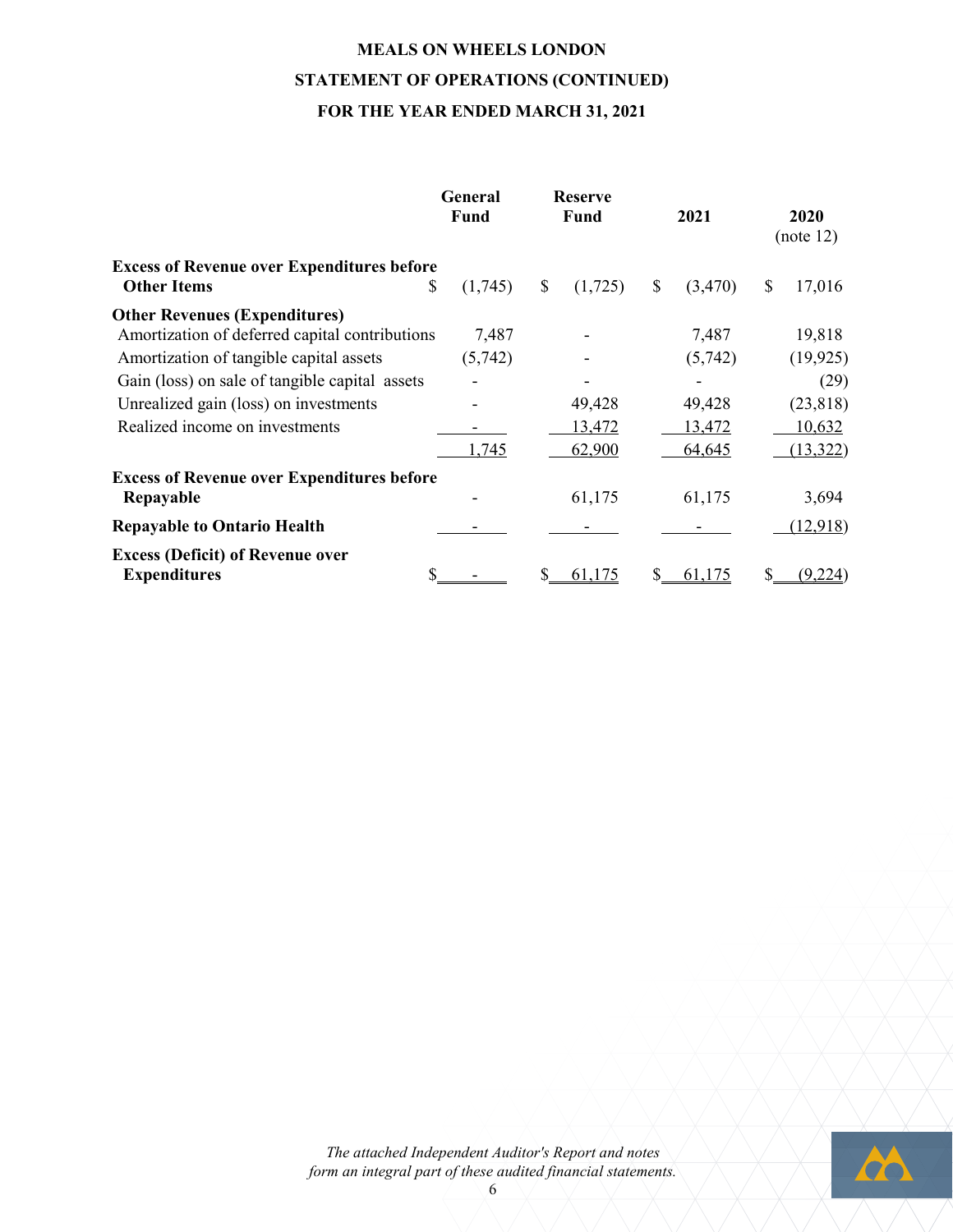#### **MEALS ON WHEELS LONDON**

#### **STATEMENT OF CASH FLOWS**

#### **FOR THE YEAR ENDED MARCH 31, 2021**

|                                                  | 2021           | 2020         |
|--------------------------------------------------|----------------|--------------|
| <b>Cash Flows from Operating Activities</b>      |                |              |
| Excess of revenue over expenditures              | \$<br>61,175   | \$<br>3,694  |
| Items not requiring an outlay of cash:           |                |              |
| Amortization of tangible capital assets          | 5,742          | 19,925       |
| Amortization of deferred capital contributions   | (7, 487)       | (19, 818)    |
| Loss (gain) on sale of tangible capital assets   |                | 29           |
| Unrealized loss (gain) on investments            | (49, 428)      | 23,818       |
|                                                  | 10,002         | 27,648       |
| Changes in non-cash working capital:             |                |              |
| Accounts receivable                              | 66,252         | (29, 803)    |
| HST rebate recoverable                           | 1,828          | 2,192        |
| Inventory                                        | 3,434          | 3,506        |
| Prepaid expenses                                 | (1,868)        | (6,323)      |
| Accounts payable and accrued liabilities         | 44,706         | 22,062       |
| Government remittances payable                   | (4,649)        | (9,200)      |
| Deferred revenue                                 | 52,464         | (7, 442)     |
|                                                  | <u>162,167</u> | (25,008)     |
| <b>Net Cash Provided by Operating Activities</b> | 172,169        | 2,640        |
| <b>Cash Flows from Financing Activities</b>      |                |              |
| Deferred capital contributions received          | 34,055         |              |
| <b>Cash Flows from Investing Activities</b>      |                |              |
| Additions to tangible capital assets             | (34, 055)      |              |
| Proceeds on sale of tangible capital assets      |                | 2,500        |
| Increase in investments                          | (8,092)        | (5, 332)     |
| <b>Net Cash Used in Investing Activities</b>     | (42, 147)      | (2,832)      |
| <b>Net Increase (Decrease) in Cash</b>           | 164,077        | (192)        |
| <b>Cash, Beginning of Year</b>                   | 160,023        | 160,215      |
| Cash, End of Year                                | \$ 324,100     | \$160,023    |
| <b>Represented By:</b>                           |                |              |
| Cash - general fund                              | \$<br>20,851   | \$<br>56,592 |
| Cash - reserve fund                              | 303,249        | 103,431      |
|                                                  |                |              |
|                                                  | \$224,100      | \$160,023    |

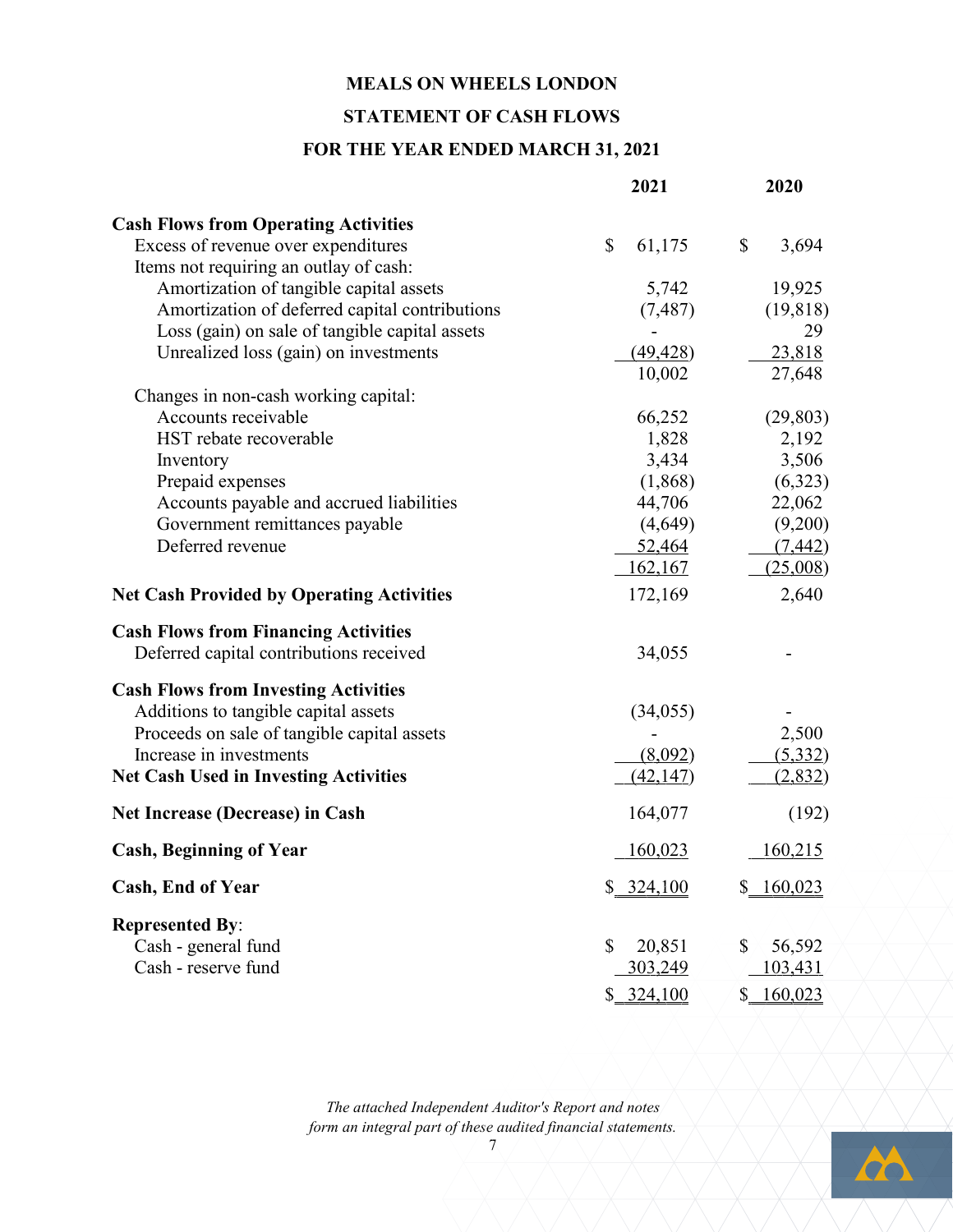#### **1. Nature of the Business**

Meals on Wheels London (the "organization") offers services to people with the desire to live full and independent lives in their own homes, despite the challenges of age and disability. The organization is incorporated without share capital under the Ontario Corporations Act and is exempt from income tax under Section 149 (1)(1) of the Income Tax Act, Canada.

#### **2. Significant Accounting Policies**

The accompanying financial statements have been prepared by management in accordance with Canadian accounting standards for not-for-profit organizations. Those policies that are considered to be particularly significant are outlined below:

(a) Fund Accounting

In order to ensure observance of the limitations and restrictions placed on the use of resources available to the organization, the accounts of the organization are maintained in accordance with the principles of "fund accounting". Accordingly, resources are classified for accounting and reporting purposes into funds. These funds are held in accordance with the objectives specified by the donors or in accordance with directives issued by the Board of Directors. Transfers between the funds are made when it is considered appropriate and authorized by the Board of Directors. To meet these objectives of financial reporting and stewardship over assets, certain inter-fund transfers may be necessary to ensure the appropriate allocation of assets and liabilities to the respective funds. These inter-fund transfers are recorded as a component of changes in fund balances.

For financial statement purposes, the accounts have been classified into the following funds:

i) General Fund

The General Fund accounts for the organization's administrative and operating activities financed by client fees, grants and other general income. Ontario Health and United Way Elgin Middlesex ("United Way") allocate grants to the program for which their use has been approved, and expenditures are recorded within the appropriate program. The General Fund reports unrestricted resources available for immediate purposes. Unrestricted investment income is allocated to the general fund.

ii) Reserve Fund

The Reserve Fund includes funds that have been internally restricted by the Board of Directors and income from the Ministry of Health ("MOH") in relation to the PSW program.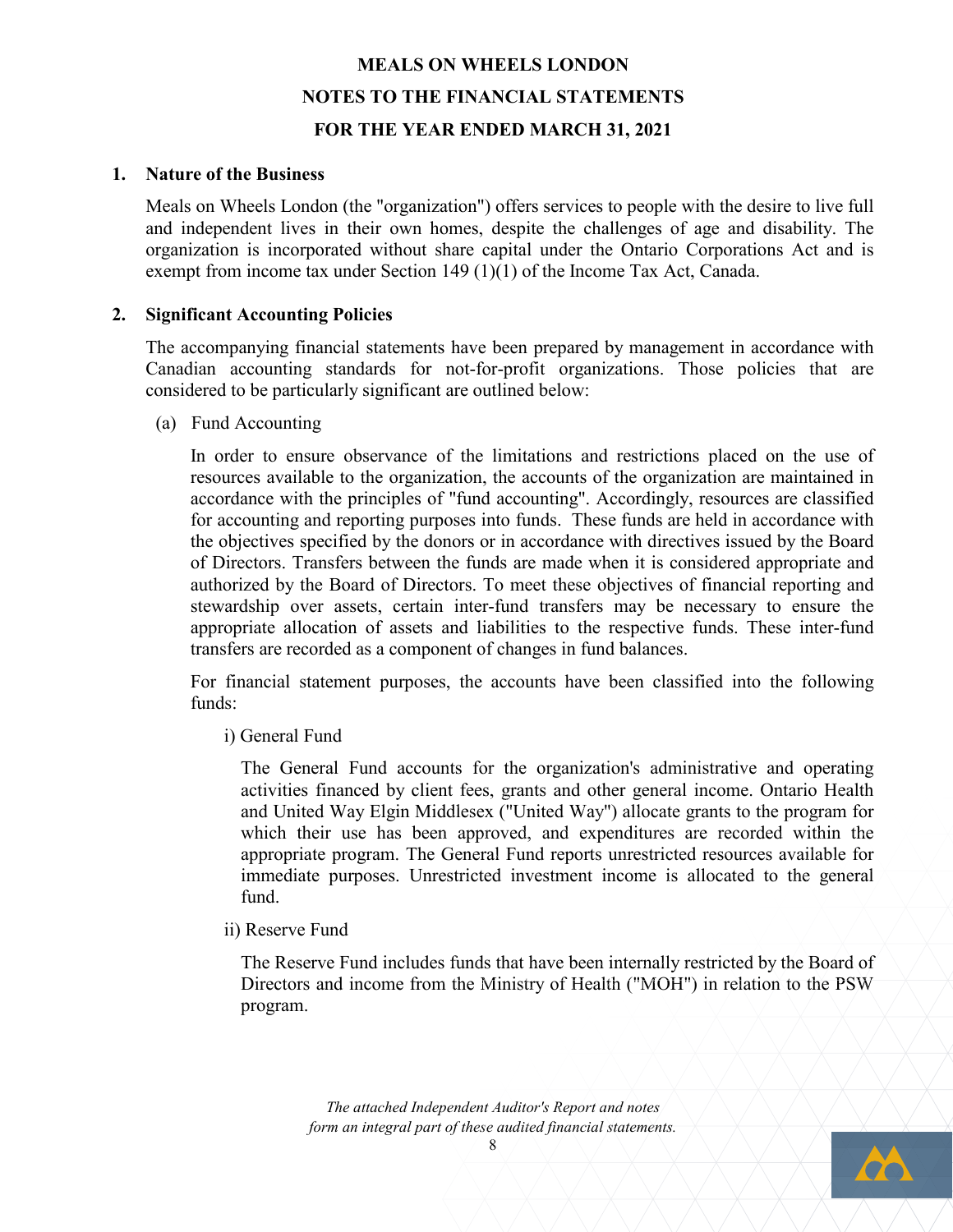#### **2. Significant Accounting Policies (continued)**

(b) Cash and Cash Equivalents

Cash and cash equivalents include cash on hand and on deposit, less cheques issued and outstanding at the reporting date.

(c) Investments

The organization's investments consist of equity mutual funds, which are initially recognized and subsequently measured at fair value. Transaction costs that are directly attributable to the acquisition of these investments are an adjustment to the fair value when initially recognized.

(d) Inventory

Inventory is valued as the lower of cost and net realizable value. Cost is calculated on the weighted average cost basis.

(e) Tangible Capital Assets and Amortization

Tangible capital assets and leasehold improvements purchased by Meals on Wheels London are recorded at cost. Amortization is recorded in the accounts on the straight-line method using the annual rates described in note 4. No amortization is charged in the month of acquisition.

(f) Impairment of Long-lived Assets

Long-lived assets are tested for impairment when events or changes in circumstances indicate that their carrying value may not be recoverable. An impairment loss is recognized when the carrying value exceeds the total undiscounted cash flows expected from their use and eventual disposition. The amount of the impairment loss is determined as the excess of the carrying value of the asset over its fair value.

(g) Deferred Capital Contributions

Grants received for the purchase of depreciable capital assets are recorded as deferred capital contributions and amortized over the estimated useful life of the related asset.

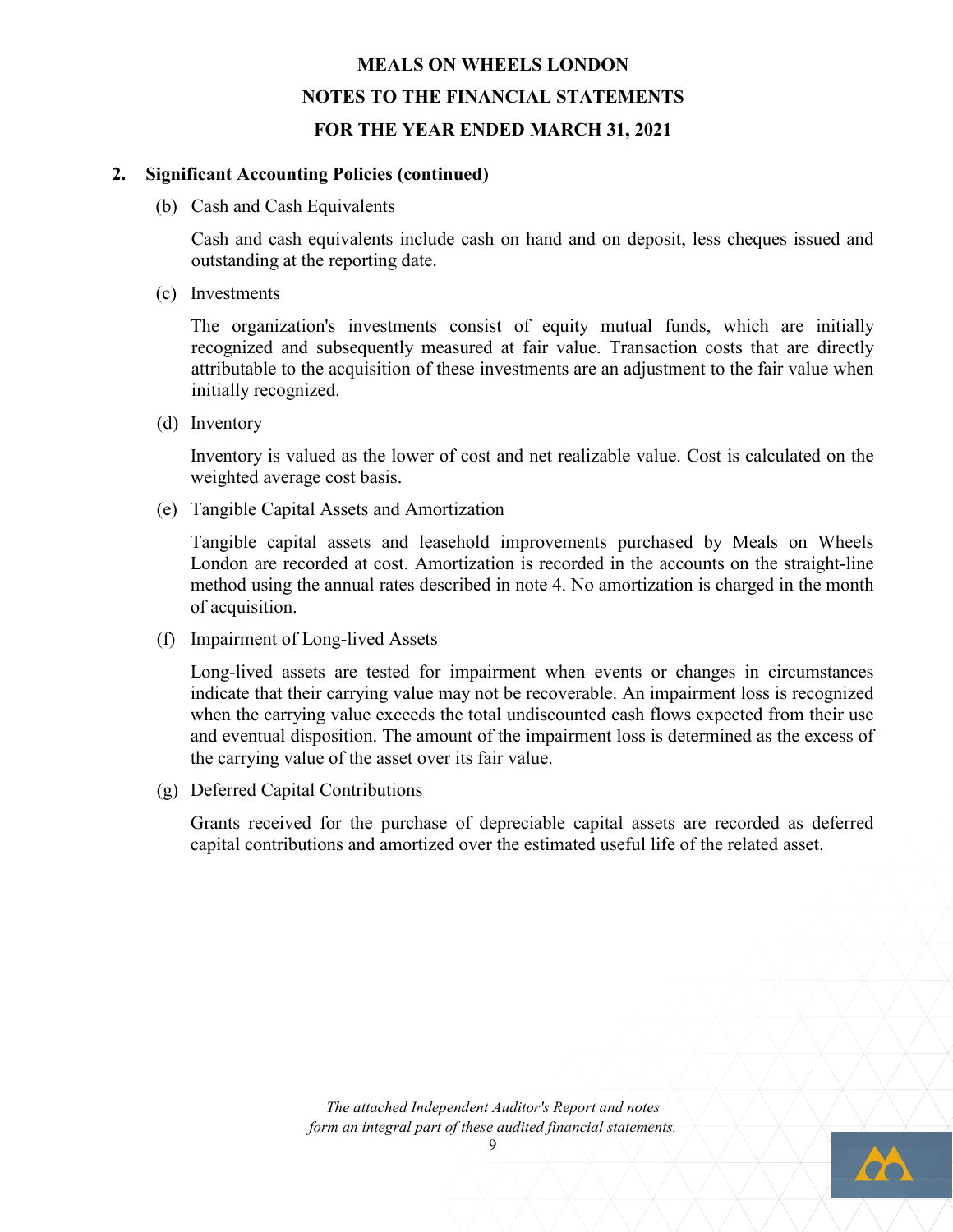#### **2. Significant Accounting Policies (continued)**

(h) Revenue Recognition

Meals on Wheels London follows the deferral method of accounting for contributions. Contributions received that are restricted for a specific purpose or over a set period of time are recognized as revenue in the year in which the related expenses are incurred. Unrestricted contributions are recognized as revenue when received or receivable if the amount can be reasonably estimated and collection is reasonably assured. Endowment contributions, if any, are recognized as direct increases in net assets.

Meal service is recorded as revenue when meals are delivered. Transportation and PSW management fees are recorded as revenue when services are rendered. Interest income is recognized as earned in the appropriate fund. Fundraising income is recognized as earned at the time of the event.

(i) Contributed Services

Volunteers contribute many hours per year to assist Meals on Wheels London in carrying out its activities. Because of the difficulty in determining their fair value, these contributed services are not recognized in the financial statements.

(j) Use of Estimates

The preparation of the financial statements of the organization in conformity with Canadian accounting standards for not-for-profit organizations requires management to make estimates and assumptions that affect the reported amounts of assets and liabilities and the disclosure of contingent assets and liabilities at the balance sheet date and the reported amounts of revenue and expenses during the reporting period. Actual results could differ from those estimates.

(k) Financial Instruments

The organization's financial instruments consist of cash, investments, accounts receivable, HST rebate recoverable, accounts payable and accrued liabilities, government remittances payable, and balances repayable to Ontario Health. The organization initially recognizes these financial instruments at fair value and subsequently, except for investments, at amortized cost. Investments are subsequently measured at fair value. Changes in fair value are recognized in net income.

#### **3. Investments**

The investments consist of the following:

|                                                     | 2021<br>FMV | 2020<br>FMV |
|-----------------------------------------------------|-------------|-------------|
| CIBC Wood Gundy - Equity Mutual Funds               | \$546,464   | \$488,945   |
| The attached Independent Auditor's Report and notes |             |             |

*form an integral part of these audited financial statements.*

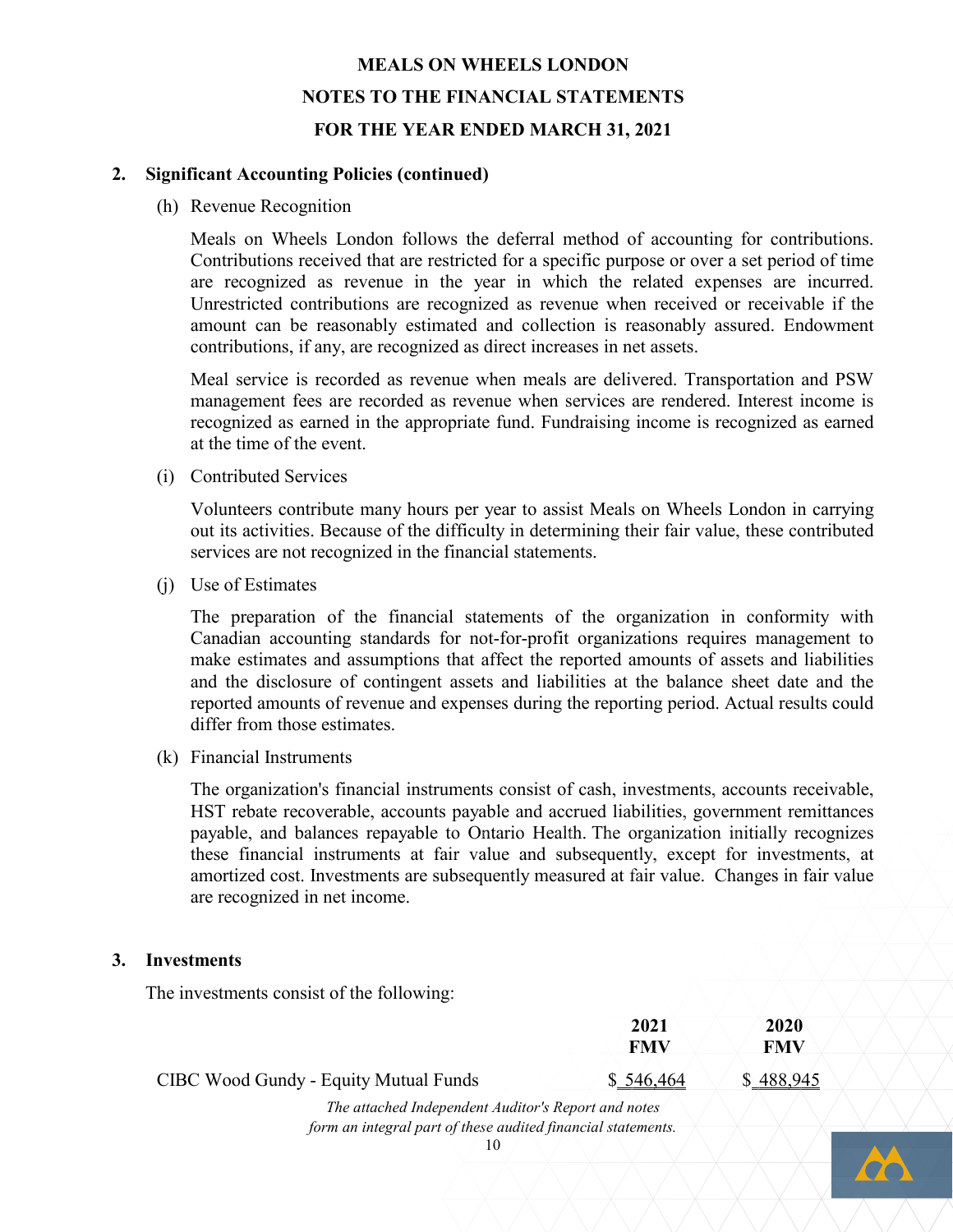#### **4. Tangible Capital Assets**

|                         |                     | Cost      |                | Accumulated<br>Amortization | Net<br>2021 | <b>Net</b><br>2020 |
|-------------------------|---------------------|-----------|----------------|-----------------------------|-------------|--------------------|
| Computer hardware       | $3 \text{ yr}$ S.L. | \$107,446 | $\mathbb{S}^-$ | 102,070                     | 5,376       | 3,352              |
| Furniture and equipment | 5 yr S.L.           | 113,137   |                | 113,137                     |             |                    |
| Leaseholds              | $3 \text{ yr S.L.}$ | 47,676    |                | 47,676                      |             |                    |
| Vehicle                 | 3 yr S.L.           | 57,519    |                | 31,229                      | 26,290      |                    |
|                         |                     | 325,778   |                | 294,112                     | 31,666      | 3,352              |

During the year amortization of \$5,742 (2020 - \$19,925) was recorded.

#### **5. Repayable to Ontario Health**

Funding received from Ontario Health is refundable to the extent that it is not used for program expenditures. As at March 31, 2021, Meals on Wheels London had unused funding relating to the following programs:

|                                   | 2021   |  |        |
|-----------------------------------|--------|--|--------|
| <b>Community Support Services</b> | 12,918 |  | 12,918 |

#### **6. PSW Training Project**

The organization has an agreement with the MOH, whereby the organization receives funds from the Ministry, in trust, and disburses them in accordance with the terms of the agreement as it related to the administration and delivery of Personal Support Workers (PSW) Training Programs in the Southwestern Ontario region.

(a) The following summarized funds received and disbursed in accordance with this agreement.

|                                                    | 2021        | 2020       |
|----------------------------------------------------|-------------|------------|
| Funds received from MOH                            | \$2,547,909 | \$         |
| Funds received from eligible organizations         |             | 35,671     |
| Interest earned                                    | 7,952       | 8,345      |
|                                                    | 2,555,861   | 8,345      |
| Disbursements, in accordance with agreement        | 522,425     | 465,871    |
| Administration expenditures                        | 149,681     | 30,087     |
|                                                    | 672,106     | 495,958    |
| Excess (deficit) of funds received over funds      |             |            |
| disbursed for specified purposes during the year   | 1,883,755   | (451, 942) |
| Project funds held in trust, beginning of the year | 205,896     | 657,838    |
| Less: project funds repaid in the year             | (205, 896)  |            |
| Project fund held in trust, end of the year        | 1,883,755   | 205,896    |

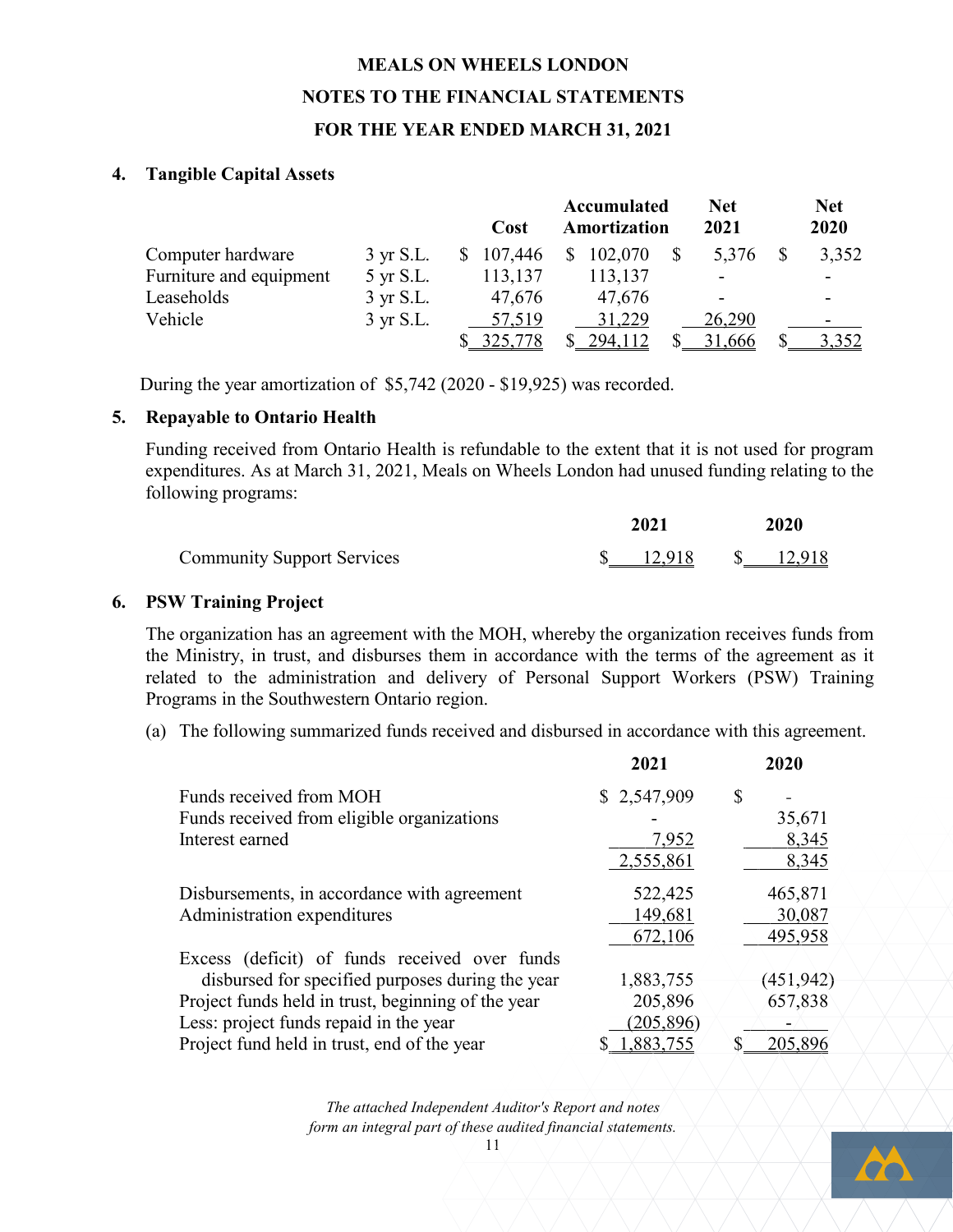#### **6. PSW Training Project (continued)**

(b) The following summarizes assets and liabilities that are held in trust for the project at yearend.

|                                          | 2021         | 2020          |
|------------------------------------------|--------------|---------------|
| <b>Assets</b>                            |              |               |
| Libro Financial Group - cash             | \$1,883,755  | 205,896<br>S  |
| Accounts receivable from Meals on Wheels | 4,071        |               |
| Accounts receivable from MOH             |              | 389,104       |
|                                          | \$1,887,826  | 595,000       |
| <b>Liabilities</b>                       |              |               |
| Payable to eligible organizations        | S<br>500,598 | 522,425<br>\$ |
| Payable to Meals on Wheels               |              | 72,575        |
| Payable to MOH                           | 1,387,228    |               |
|                                          | 1,887,826    | 595,000       |

The above amounts have not been recorded in the accompanying statement of financial position or statement operations as they are not related to the activities of the organization, other than the administrative fee payable to MOWL of \$73,035 (2020 - \$72,575) for administering the PSW program.

The Ministry has approved a carry over of unspent funds to June, 30, 2021. The carry over was approved to assist with the completion of projects and training affected by COVID-19 related pressures.

#### **7. Deferred Revenue**

Deferred revenue represents externally restricted funds received that relate to a subsequent period. The changes in the deferred revenue balance for the year are as follows:

| <b>Grant Donor</b>          |          | 2021   | 2020 |  |  |
|-----------------------------|----------|--------|------|--|--|
| London Food Bank            | <b>S</b> | 20,000 |      |  |  |
| London Community Foundation |          | 12,154 |      |  |  |
| <b>Lawson Foundation</b>    |          | 12,690 |      |  |  |
| March for Meals             |          | 7,620  |      |  |  |
|                             |          | 52.464 |      |  |  |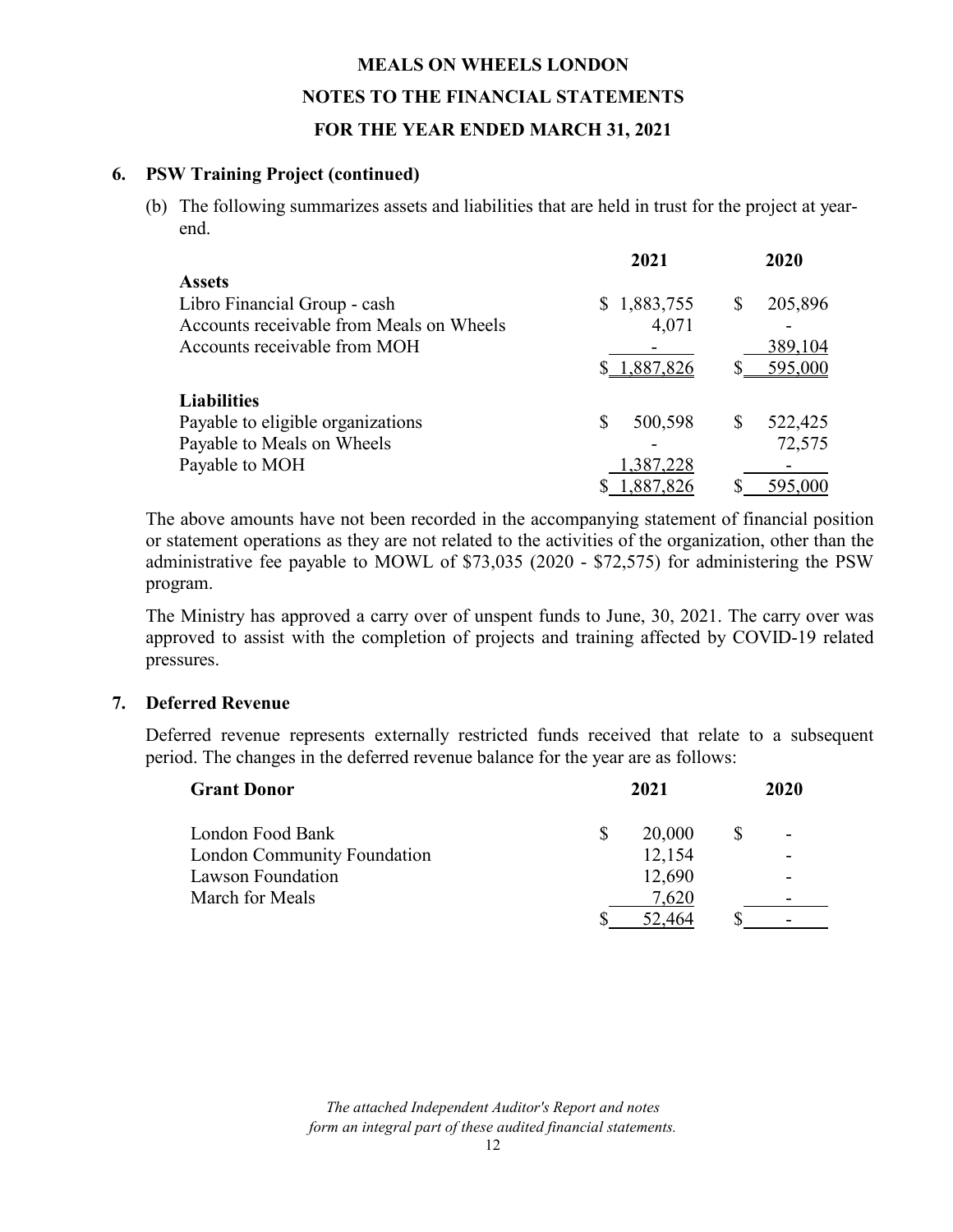#### **8. Deferred Contributions**

Deferred contributions related to tangible capital assets represent contributed tangible capital assets and restricted contributions used to purchase furniture and equipment, computer hardware and leaseholds. These contributions are being amortized into income on the same basis as the related tangible capital assets. The changes in the deferred contributions balance for the year are as follows:

|                                                                                                                      |    | 2021              |  | 2020                |  |
|----------------------------------------------------------------------------------------------------------------------|----|-------------------|--|---------------------|--|
| Balance, beginning of year                                                                                           | -S | 5.097             |  | $\frac{\$}{24.915}$ |  |
| Add: increase in contributions received for capital purposes<br>Less: amortization of deferred capital contributions |    | 34,055<br>(7,487) |  | (19, 818)           |  |
| Balance, end of year                                                                                                 |    | 31,665            |  | 5.097               |  |

Amortization of deferred capital contributions for the year totaled \$7,487 (2020 - \$19,818).

#### **9. Commitments**

The organization has long term leases with respect to its main building, depots and equipment. Future minimum lease payments as at March 31, 2021 are as follows:

| Year ending March 31, 2022 | 46,777        |
|----------------------------|---------------|
| March 31, 2023             | 46,550        |
| March 31, 2024             | 1,411         |
| March 31, 2025             | 313           |
|                            | <u>95,051</u> |

#### **10. Financial Instruments**

Credit risk

Credit risk arises from the potential that a third party will fail to perform its obligations. The organization is exposed to credit risk from customers and funders. The organization has a significant number of customers which minimizes the concentration of credit risk. An allowance for doubtful accounts is established based upon factors surrounding the credit risk of specific accounts, historical trends and other information.

#### Liquidity risk

Liquidity risk is the risk that the organization may encounter difficulty in meeting obligations associated with financial liabilities. The organization manages its liquidity risk by forecasting its cash needs on a regular basis and investing its surplus cash in easily liquidated investments.